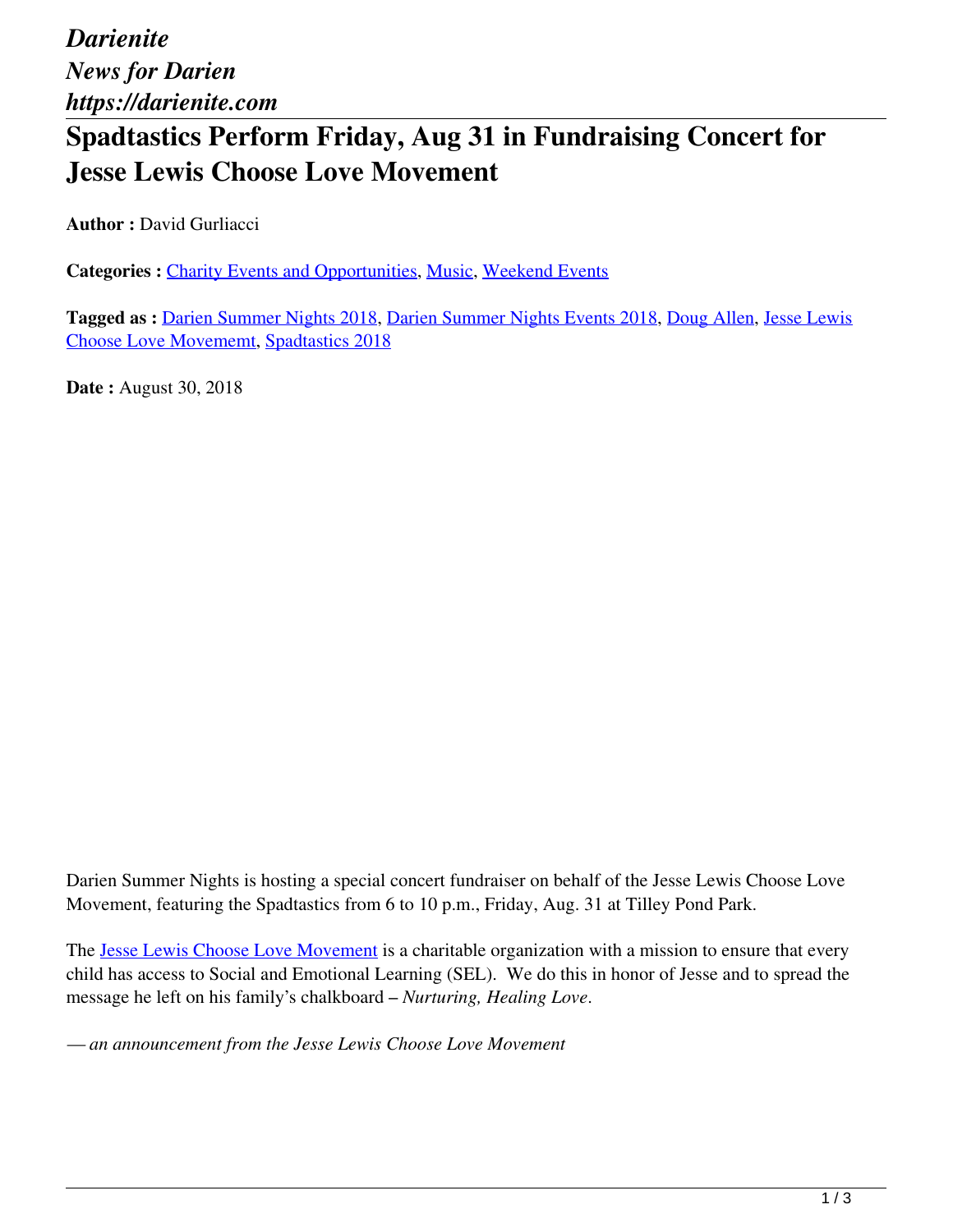## *Darienite News for Darien https://darienite.com*

The fundraiser also includes live music by *Free Flow* and special guest, Doug Allen**.** Plus, a photo booth, face painting, food trucks and Choose Love merchandise.

After Darien native, Scarlett Lewis' 6-year-old son was killed in his first grade classroom at Sandy Hook Elementary School, her friends from Darien High School rallied around to support her. Nearly six years later, they're even more committed to being part of the solution and spreading the Choose Love message.

Baywater Properties, together with PG Properties, is underwriting this event.

"We are in awe of the way in which Scarlett has transformed her tragedy into such a positive global platform in Jesse's honor," said David Genovese, principal of Baywater Properties. "As a community, we need to be part of the solution to protect our children and teach them to be connected, compassionate and resilient. They are the future."

## **Jesse Lewis Chose Love Day**

"As a mother of five children, I can't imagine what Scarlett and her family have had to endure," First Selectman Jayme Stevenson said.

"What I do know is that helping our children strengthen their social and emotional resilience will be proven to be one of the most powerful ways to ensure we have a society of healthy, compassionate and empathetic people. That is why I'm officially proclaiming Aug. 31 'Jesse Lewis Choose Love Day.'"

The Choose Love Enrichment Program is a pre-K to Grade 12 social and emotional learning curriculum that teaches kids how to get along, how to have healthy and positive relationships, deep and meaningful connections, skills and tools for resilience, emotional management, conflict resolution and responsible decision-making, among other qualities.